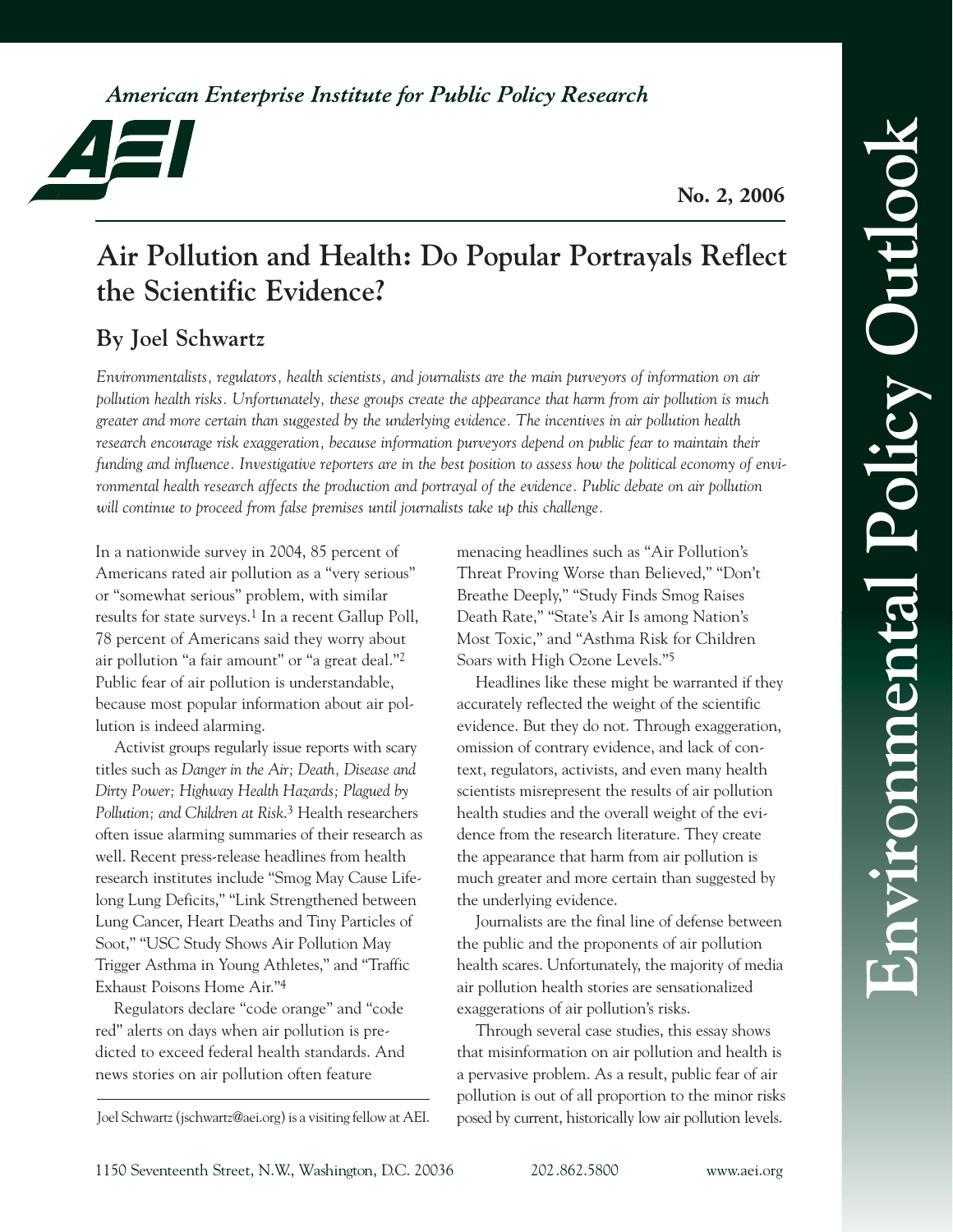Beginning in 1993, the California Air Resources Board (CARB) funded the Children's Health Study (CHS). Researchers from the University of Southern California (USC) tracked several thousand California children living in twelve communities with air pollution ranging from near-background to the worst in the nation.

At a joint press conference in 2002, the USC researchers and CARB managers reported that children who played three or more team sports were more than three times as likely to develop asthma if they lived in the six highest-ozone communities in the study, when compared with the six lowest-ozone communities.6 They also claimed the study's results applied to cities across the United States.

Ironically, the CHS asthma study actually showed just the opposite. While higher ozone was associated with a greater risk of developing asthma for children who played three or more team sports (8 percent of children in the study), higher ozone was associated with a 30 percent *lower* risk of developing asthma in the full sample of children in the study.<sup>7</sup> While this fact was discussed in a journal article on the study, it was not mentioned at the press conference.8

Higher levels of other pollutants,

including nitrogen dioxide and particulate matter  $(PM_{10})$ , were also associated with a lower asthma risk.<sup>9</sup> Also mentioned in the journal article, but not at the press conference, was that when the researchers divided the twelve communities in three groups of four (rather than two groups of six), the association of ozone with increased asthma prevalence in child athletes applied only to the four communities in the highest ozone group and not to the medium-ozone group.

The assertion that the study is relevant for other parts of the country was also false. The four high-ozone areas in the study averaged 89 days per year exceeding the federal eight-hour ozone standard and 59 days per year exceeding the one-hour standard during 1994–1997, the years used to assess pollution exposure in the study.10 No area of the United States, outside of a few parts of California, has *ever* had ozone levels this high even for a single year, much less for several years running.

In fact, by the time of its release in February 2002, the study no longer applied even in the southern California areas where it was performed. Eight-hour ozone exceedances had declined 55 percent, and one-hour exceedances had declined 78 percent in the interim. By 2002, communities that were "high-ozone" areas during the study had become "medium-ozone" areas, for which ozone had no effect on asthma risk.

At the press conference releasing the CHS asthma

results, the chairman of the Air Resources Board claimed: "This study illustrates the need not to retreat but to continue pushing forward in our efforts to strengthen air pollution regulations."11 But if anything, the CHS asthma study showed that current standards already include a large safety margin. Ozone was not associated with a change in asthma risk in the medium-ozone areas of the study. Yet these areas exceeded federal ozone standards by large margins—an average of 41 eight-hour exceedance days per year and 17 one-hour exceedances.

False information on the CHS asthma results was not limited just to CARB officials or USC scientists. Health experts from around the country misinterpreted the study's results. For example, on the day the study was released, a professor at the State University of New York at Stony Brook, who has since become the

American Lung Association's medical director, claimed: "This is not just a Southern California problem. There are communities across the nation that have high ozone."12 According to the *Houston Chronicle*, Houston asthma specialists said the study showed that "Houston [should] step up its efforts to implement a state plan to reduce ozone."13 The director of the pediatric asthma program at the University of California at Davis claimed "Sacramento is a very high ozone area, so this [the CHS asthma study] is going to be very relevant to us."14

Not only were all of these nominal experts wrong about whether the study is relevant to actual ozone levels in the United States, all of them completely missed the fact that ozone and other air pollutants were associated with an overall lower risk of developing asthma.

In a recent commentary on air pollution and asthma in the *Journal of the American Medical Association*, two prominent air pollution health researchers claimed:

- 2 -

Through exaggeration,

omission of contrary

evidence, and lack of

context, regulators,

activists, and even

many health scientists

misrepresent the

results of air pollution

health studies and the

overall weight of the

evidence from the

research literature.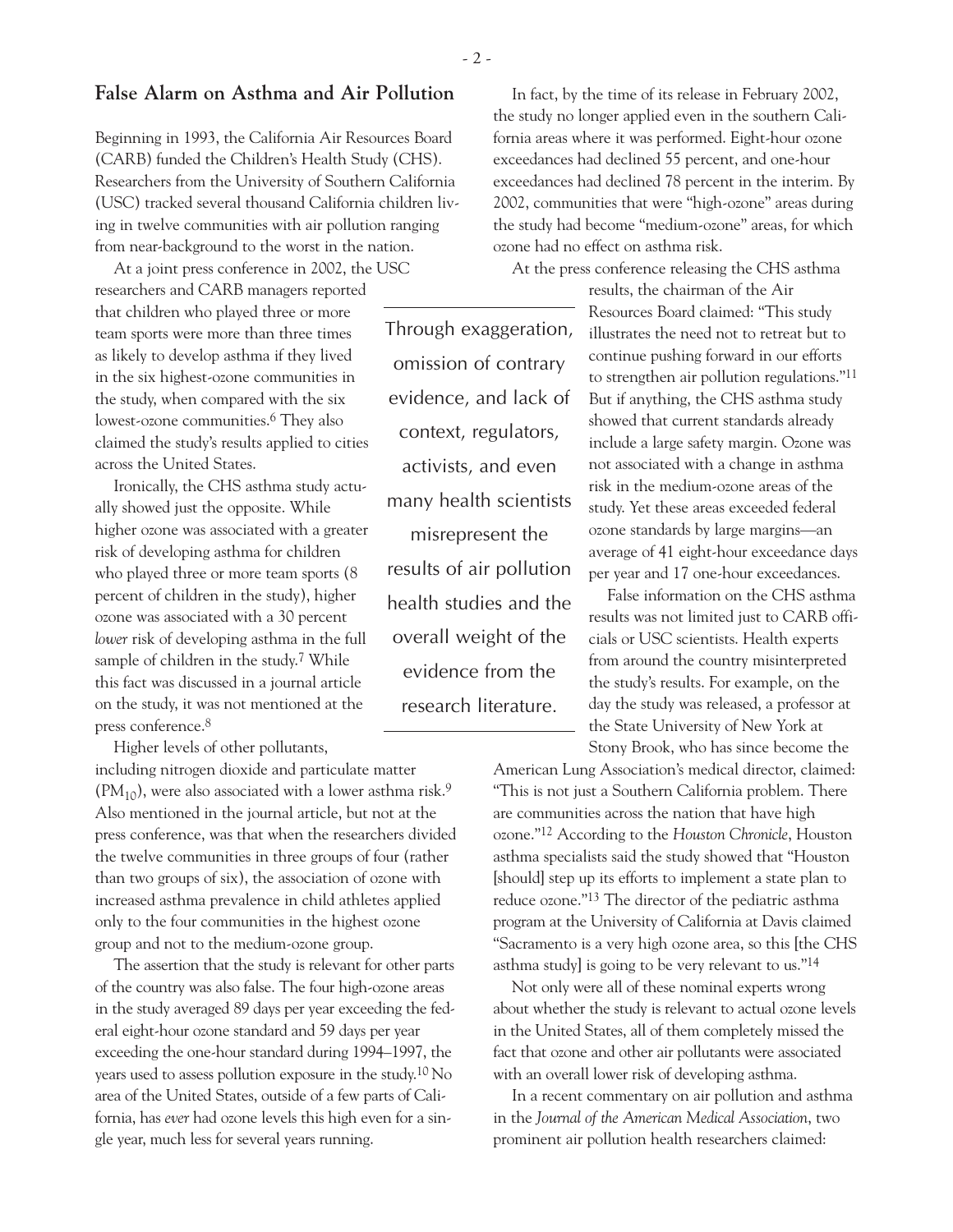"Some evidence suggests that air pollution may have contributed to the increasing prevalence of asthma."15 The "evidence" they cite is the CHS asthma study.

Journalists also often act as cheerleaders for air pollution alarmists when reporting on air pollution and health. For example, a recent editorial headline in the *Sacramento Bee* declared "Smog and Asthma: The Link—and Threat—Are Real."16 The *Bee*'s source for this claim? Once again, the CHS asthma study.

# **Much Ado about Very Little**

The Children's Health Study also suggests that even the highest air pollution levels in the nation are having little or no effect on children's lung development. But once again, the scientists involved in the study obscured that fact.

After following more than 1,700 children from ages ten to eighteen (years 1993 to 2001), CHS scientists reported that there was no association between ozone and lung-function growth.17 This is despite the fact that the twelve communities in the study ranged from zero to more than 120 eight-hour ozone exceedance days per year, and zero to more than 70 one-hour ozone exceedance days per year during the study period.<sup>18</sup> Once again, no area outside California has ever had anywhere near this frequency of elevated ozone, even for a single year, so we can conclude that ozone is not causing any reduction in children's lung capacity. This has not stopped environmental groups from claiming otherwise. For example, in *Impacts of Ozone on Our Health*, the Carolinas Clean Air Coalition claims: "Children have a 10 percent decrease in lung function growth when they grow up in more polluted air."19

The Children's Health Study also suggests that fine particular matter (PM<sub>2.5</sub>) is causing little or no longterm harm to lung growth. Unlike ozone,  $PM_{2.5}$  actually was associated with a small effect on lung development. Annual-average  $PM<sub>2.5</sub>$  levels ranged from about 6 to 32 micrograms per cubic meter  $(\mu g/m^3)$  in the twelve communities in the study.<sup>20</sup> Across this range,  $PM_{2.5}$  was associated with about a 2 percent decrease in forced expiratory volume in one second ( $FEV<sub>1</sub>$ ) and a 1.3 percent decrease in force vital capacity (FVC), both measures of lung capacity.

But even this small effect drastically inflates the apparent importance of the results. First, no location outside of the CHS communities has  $PM_{2.5}$  levels anywhere near  $32 \text{ µg/m}^3$ . In fact, outside California there is not a single area with  $PM_{2.5}$  above 21  $\mu$ g/m<sup>3</sup>. And by the time the study was published in 2004, even the highest PM<sub>2.5</sub> area in California was at 25  $\mu$ g/m<sup>3</sup>.

It is also worth noting that the children in the CHS were already ten years old when they entered the study in 1993 and had therefore been breathing the evenhigher air pollutant levels extant during the 1980s in southern California. For example, Riverside averaged about 48  $\mu$ g/m<sup>3</sup> PM<sub>2.5</sub> during the 1980s, or about 50 percent greater than the highest  $PM<sub>2.5</sub>$  level measured during the CHS years.21 If it were really these higher 1980s  $PM<sub>2.5</sub>$  levels that caused the lung-function declines, then the current worst  $PM_{2.5}$  in the country would be causing about a 1 percent decrease in  $FEV<sub>1</sub>$ and a 0.5 percent decrease in FVC. Thus, taking the CHS results at face value, ozone is having no effect on children's lung development anywhere in the United States.  $PM_{2.5}$  is having virtually no effect.

Nevertheless, the USC researchers' press release on the study created an unwarranted appearance of serious harm. Titled "Smog May Cause Lifelong Lung Deficits," the press release asserted: "By age 18, the lungs of many children who grow up in smoggy areas are underdeveloped and will likely never recover."22 The National Institutes of Health (NIH) also misled the public about the study's findings and relevance. The director of the National Institute of Environmental Health Sciences claimed the study "shows that current levels of air pollution have adverse effects on lung development in children."23

Furthermore, although the study is relevant only to a few areas of California with uniquely high air pollution levels, by asserting that it applies to all "smoggy areas" and to "current levels of air pollution," NIH and USC created the false impression that the study applies to much of the United States.

The scientists were able to create these false impressions, because the journal article on the study, which was published in the prestigious *New England Journal of Medicine* (*NEJM*), does not explicitly reveal the magnitude of the percentage change in children's lung capacity. Instead, readers have to be vigilant enough to realize that the percentage change can be calculated by combining information found in three different places in the article.24 It is odd that a study whose main outcome measure is changes in lung capacity never actually states the percentage change explicitly.

The researchers reported a different outcome measure in their *NEJM* paper: the percent of children in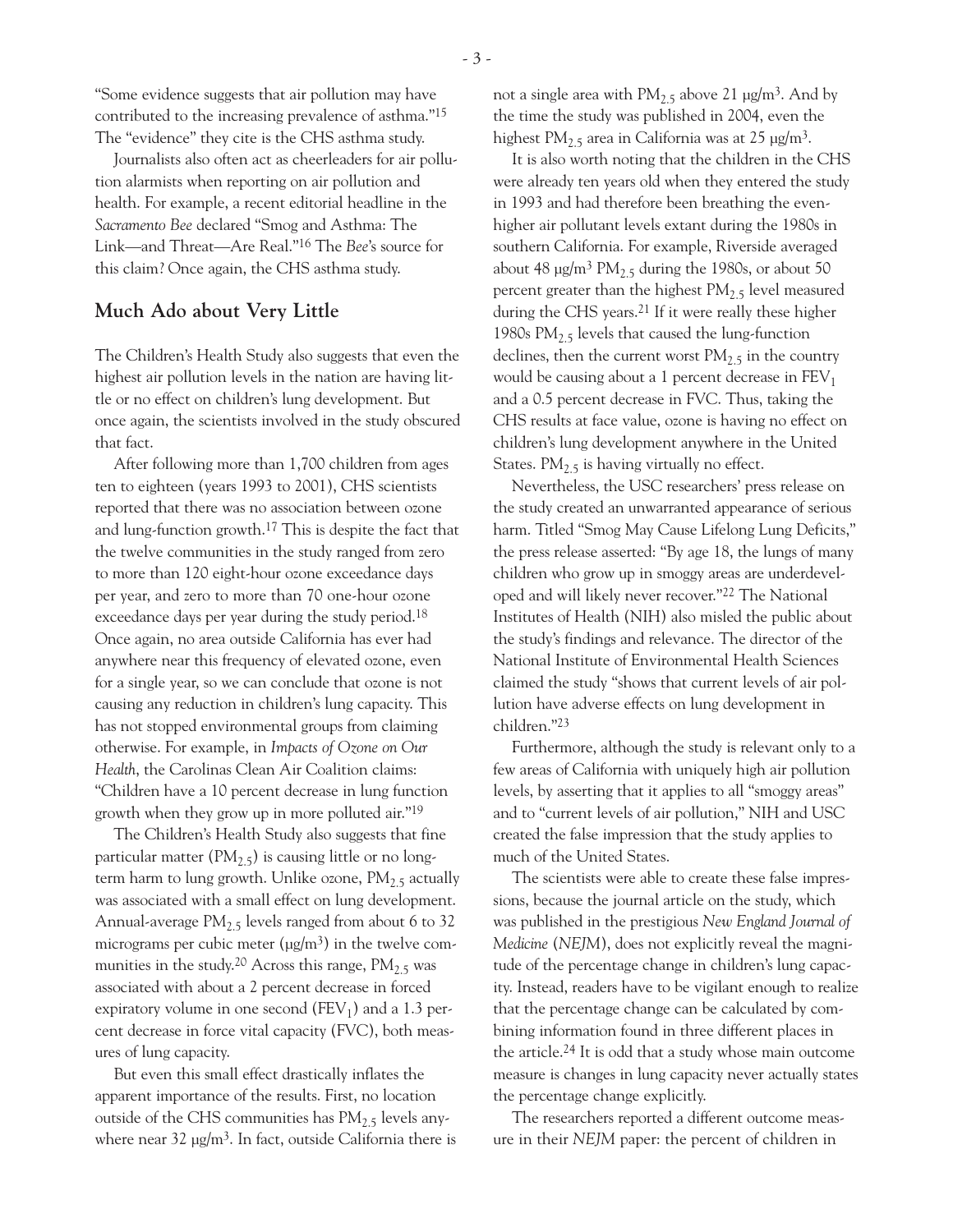each community with a lung capacity of less than 80 percent of the "predicted" value for their age.25 Between the least and most polluted communities,  $PM<sub>2.5</sub>$  was associated with nearly a five-fold increase in this percentage, from about 1.6 percent of children in the lowest- $PM_{2,5}$  community, up to about 7.9 percent in the highest-PM<sub>2.5</sub> community.

This seems like a large effect, but it is not. What is going on is that the 2 percent average decline in lung function in the highest- $PM_{2.5}$  community relative to the lowest meant a shift of some children who were at, say,

80 or 81 percent of "predicted" lung capacity for their age, down to maybe 78 or 79 percent. Because lung-capacity scores have a bell-curve distribution, and few children have low lung capacity, there are many more children slightly above 80 percent than slightly below 80 percent. A small shift in average lung-capacity scores therefore results in a large change in the fraction of children scoring below a given cutoff level.26

Reporting that even the highest air pollution levels in the country were associated with only a 2 percent decrease in lung capacity would not have caused much alarm. This probably explains why that number is nowhere to be found in the *NEJM* report or the press releases on it.

NIH took advantage of this omission

in its press release, which begins: "Children who live in polluted communities are five times more likely to have clinically low lung function—less than 80 percent of the lung function expected for their age."27 Note how this statement creates the appearance of a decline of more than 20 percent in average lung function by leading readers to tacitly make the incorrect assumption that all children would be at 100 percent if there were no air pollution.

This is exactly the mistake environmentalists have made in promoting the study. For example, the American Lung Association's (ALA) *State of the Air 2005* report claims the "average drop in lung function was 20 percent below what was expected for the child's age."28 The Carolinas Clean Air Coalition made a similar error.29

The ALA clearly did not understand the study's results. But NIH and the USC researchers created the confusion. The editors and peer reviewers at the *New England Journal of Medicine* also bear responsibility for

not requiring that its article on the study explicitly state the percentage change in lung capacity associated with air pollution.

# **Monkey Business**

A University of California at Davis press release begins "Primate Research Shows Link between Ozone Pollution, Asthma."30 The press release goes on to claim the ozone exposures in the study "mimic the effect of exposure to occasional ozone smog—for example as it occurs

in the Sacramento area."

In fact, the ozone exposures in the study were far higher than the actual ozone levels in American air—including the air in Sacramento. The monkeys were exposed to 0.5 parts per million (ppm) ozone for eight hours a day for five days in a row, followed by nine days of clean air. This cycle was repeated eight times. To give you an idea of the magnitude of these ozone exposures, during the last thirty years only one site in the U.S. has ever exceeded 0.5 ppm ozone for even one hour, and that happened in 1976. Today, the worst site in the United States never reaches even 0.25 ppm for one hour, and the average site never reaches 0.11 ppm.

Despite the real-world irrelevance of this study, environmental activists cite it to support claims that ozone is causing permanent lung damage in people. For example, under the headline "Lung Development of Young Monkeys Drastically Changed when Exposed to Ozone Pollution," the American Lung Association concludes, "This study presents data suggesting that the changes caused by ozone pollution are longlasting, and maybe even permanent."31

Some reporters also failed to compare ozone levels in the study to real-world ozone levels. For example, according to the *Modesto Bee*, "Monkeys were exposed to air contaminated with ozone, mimicking the smog in the [Central] valley."32 But even more nuanced stories still took an alarmist tack. For example, the *Sacramento Bee* explicitly compared ozone levels in the Sacramento region with the far higher ozone levels used in the study.33 But you have to go halfway into the 1,100-word story to find this information. The story's headline—"Study Suggests Asthma Culprit; Young

- 4 -

Scientists, regulators,

and environmentalists

have ignored these

weaknesses and

continue to make

believe these spurious

statistical correlations

are telling us

something real about

the effects of low-level

air pollution.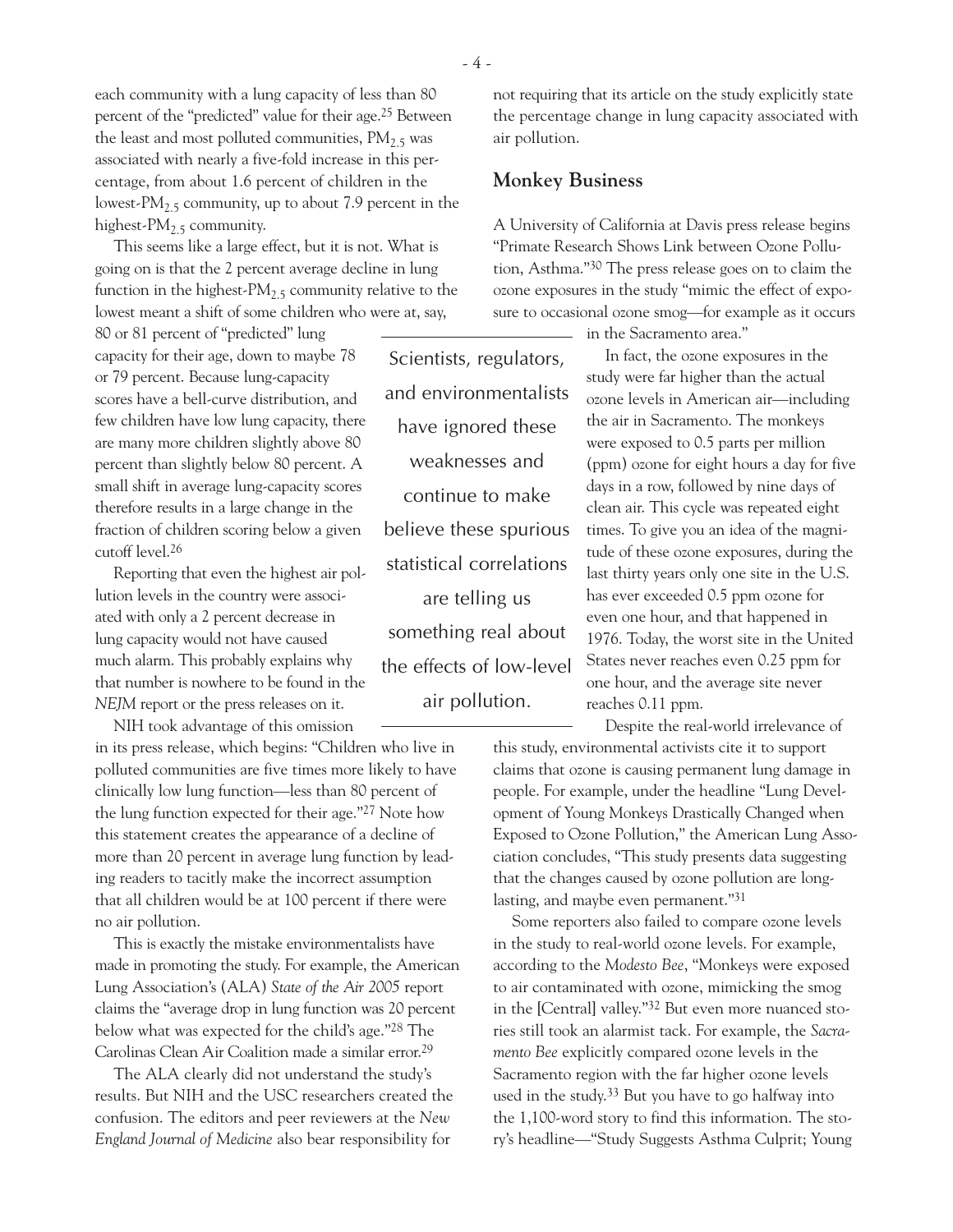Lungs Exposed to Ozone Seem More Prone to Problems with Development"—leaves no doubt that readers are supposed to conclude that ozone is causing Americans to develop asthma.

#### **Of Mice and Men**

By far the most serious health claim about air pollution is that it kills tens of thousands of Americans each year, mainly due to exposure to  $PM<sub>2.5</sub>$ . There is no question that high levels of air pollution can kill. About 4,000 Londoners died during the infamous five-day "London Fog" of December 1952, when soot and sulfur dioxide soared to levels tens of times greater than the highest levels experienced in developed countries today, and visibility dropped to less than 20 feet.34

However, current fears center on whether today's comparatively low levels of air pollution are also deadly. An embarrassment for proponents of low-level air pollution as a cause of death is that the evidence is almost solely circumstantial, being based on statistical studies reporting small correlations between long- or short-term air pollution levels and risk of dying. These "observational" studies are not based on randomized trials, but on non-random data that inherently suffer from confounding by non-pollution factors with much larger effects on health than the purported effects of air pollution.

Observational studies could be taken more seriously if they were supported by evidence from randomized, controlled studies that eliminate the possibility of confounding by non-pollution factors. Such studies cannot, of course, be done with people, but they can be done with animals. However, researchers have been unable to kill animals with air pollution at levels anywhere near as low as the levels found in ambient air. As a recent review of particulate matter toxicology concluded:

It remains the case that no form of ambient PM other than viruses, bacteria, and biochemical antigens—has been shown, experimentally or clinically, to cause disease or death at concentrations remotely close to U.S. ambient levels.35

This seemingly changed in December 2005 when the *Journal of the American Medical Association* (*JAMA*) published the results of a study that claimed  $PM_2$ , at current ambient levels is increasing Americans' risk of developing heart disease. The study exposed mice to

85  $\mu$ g/m<sup>3</sup> of PM<sub>2.5</sub> concentrated from ambient air for six hours per day for six months, or about one-fourth of a typical mouse life span.36

Mice fed a high-fat diet and exposed to  $PM_{2.5}$  had more than a 50 percent greater rate of atherosclerosis (as measured by arterial plaque area) and other signs of heart disease, when compared with a control group that was fed a high-fat diet, but not exposed to  $PM_{2.5}$ .  $PM_{2.5}$ was associated with greater atherosclerosis in mice on a low-fat diet as well, but the effect was not statistically significant.

NIH highlighted the study with a press release that begins: "Test results with laboratory mice show a direct cause-and-effect link between exposure to fine particle air pollution and the development of atherosclerosis . . . [The study] may explain why people who live in highly polluted areas have a higher risk of heart disease."37 The study caused a minor media sensation, with both journalists and health experts claiming the study provides strong evidence that  $PM<sub>2.5</sub>$  is causing serious harm to human beings.38

Despite the enthusiastic reception, there is much less here than meets the eye. The mice used in the study were genetically engineered in ways that make them unrepresentative of even real-world mice, much less of humans. The mice were designed to lack the gene for apolipoprotein E (ApoE), a key substance for fat and cholesterol metabolism. As a result, these ApoE "knockout" mice have blood cholesterol levels 5 to 6 times greater than normal mice when fed regular rat chow. ApoE knockout mice have 14 times the cholesterol of normal mice when both are fed a high-fat diet.39

These are stupendous cholesterol levels. For comparison, medical authorities define "high cholesterol" as a serum cholesterol level greater than 240 milligrams per deciliter (mg/dl), which is about 20 percent greater than the average cholesterol level in American men.40 Only one in 50 American men exceeds 1.5 times the U.S. average, and only one in 500 exceeds twice the average.41

The very reason for using such grossly unrealistic mice to study  $PM_{2,5}$  is that  $PM_{2,5}$  does not kill regular mice or other animals at PM concentrations relevant to real-world human exposures. For that matter,  $PM_{2.5}$ did not actually kill the high-cholesterol mice in the study either.

NIH downplayed the vast gulf between the genetically engineered mice and normal mice, stating only that they were "genetically programmed to develop atherosclerosis at a higher-than-normal rate." This is a bit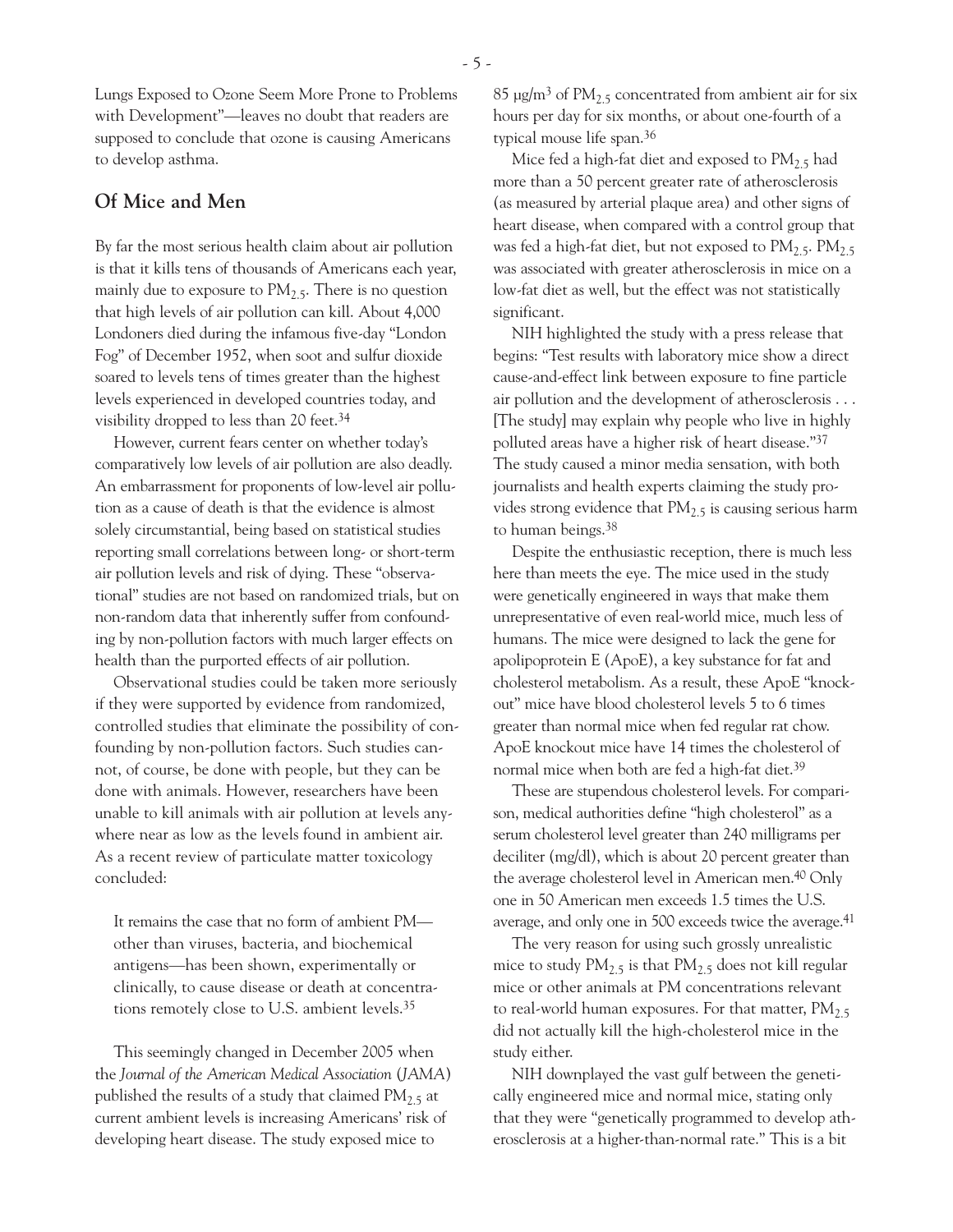like doing a study on people who weigh 500 pounds and referring to them merely as "overweight."

If you build a house out of cards, you would expect even a gentle breeze to knock it down. But this does not tell you much about the ability of a real house to withstand a gentle breeze. Likewise, if you design an artificial mouse that cannot regulate its fat or cholesterol levels, it is not surprising that even a minor environmental insult can cause it some health problems. But this does not tell you much about the effects of low-level air pollution levels on regular mice or on people.

Unfortunately, news articles on the study failed to provide the context that would show that study has little real-world relevance. A Nexis search turned up ten news reports on the study. Seven did not even mention that the mice had been genetically engineered, leaving the impression that real-world  $PM<sub>2.5</sub>$  levels caused heart disease in normal mice.

Three other news outlets followed NIH's lead, creating the impression that the mice in the study were merely analogous to people with a higher-than-average risk of heart disease. For example, according to the *Los Angeles Times*, the mice were "bred to be susceptible to developing heart disease."42

NIH and the study authors also misled reporters about the relevance of the  $PM<sub>2.5</sub>$  doses to real-world PM<sub>2.5</sub> levels. According to NIH, "The fine particle  $[PM<sub>2.5</sub>]$  concentrations used in the study were well within the range of concentrations found in the air around major metropolitan areas." The press release also quotes one of the study's authors saying that "the average exposure over the course of the study was 15 micrograms per cubic meter, which is typical of the particle concentrations that urban area residents would be exposed to, and well below the federal air quality standard of  $65 \mu g/m^3$  over a 24-hour period."43

In fact, the  $PM_{2.5}$  levels in the study were nothing like real-world  $PM_{2,5}$  levels. The mice were exposed to  $PM_{2.5}$  at 85  $\mu$ g/m<sup>3</sup> for six hours in a row during five days of each week, and filtered air the rest of the time. Over the six-month study period, this does indeed average out to about 15  $\mu$ g/m<sup>3</sup>, the level of the federal PM<sub>2.5</sub> annual standard. But in the real world, areas that average 15  $\mu$ g/m<sup>3</sup> of PM<sub>2.5</sub> over a year rarely approach shortterm  $PM_{2.5}$  levels of 85  $\mu$ g/m<sup>3</sup>.

For example, in the mouse study, the mice spent the equivalent of 1,560 hours per year breathing 85  $\mu$ g/m<sup>3</sup>  $PM_{2.5}$  (30 hours per week times 52 weeks per year). In contrast, Modesto California averaged 16  $\mu$ g/m<sup>3</sup>

of  $PM_{2,5}$  over the past year, but spent only 80 hours at 85  $\mu$ g/m<sup>3</sup> or above.<sup>44</sup> Furthermore, 40 percent of those high-PM<sub>2.5</sub> hours occurred between 11 p.m. and 6 a.m., when most people are in bed. There were only 420 hours when Modesto exceeded even 50 µg/m3 of  $PM_{2.5}$ .

Even areas with the highest  $PM_{2.5}$  levels in the country have far fewer hours of high  $PM_{2,5}$  than were used in the mouse study. For example, Riverside California averaged 27  $\mu$ g/m<sup>3</sup> PM<sub>2.5</sub> over the past year, but had only 135 hours at or above 85  $\mu$ g/m<sup>3</sup>, and 1,055 hours above 50  $\mu$ g/m<sup>3</sup>.

Health effects depend not only on the average dose, but on the acute dose. For example, you could take 2 aspirins 4 times per day, or you could take 8 all at once each day. Either way, your average dose is 8 aspirins per day. But you are more likely to suffer ill effects if you take the aspirins all at once. The mice received an analogously unrealistic daily  $PM<sub>2.5</sub>$  exposure. NIH and the scientists involved in the study then created the false appearance that this unrealistic exposure schedule has some relevance to the real world.

There is nothing wrong with the *JAMA* mouse study in principle. It shows that when you take a mouse specially designed to have unrealistically stupendous cholesterol levels, feed it a high-fat diet, and repeatedly expose it to unrealistically high acute levels of  $PM_{2.5}$ , that  $PM<sub>2.5</sub>$  increases the extent of heart disease. The problem arose when the study's proponents claimed that this has something to do with  $PM_{2.5}$  risks faced by human beings.

You can now find a summary of the study on NIH's website. Its title? "Particulate Air Pollution and a High Fat Diet: A Potentially Deadly Combination."45

#### **Sins of Omission**

At the March meeting of the California Air Resources Board, staff members gave a detailed presentation on Jerrett et al. (2005)—a new epidemiological study of the Los Angeles region that reported a stronger link between  $PM_{2.5}$  and mortality than suggested in previous research regulators have used to support tougher  $PM<sub>2.5</sub>$ standards.46 What CARB's staff did not tell its board is that right around the same time that Jerrett et al. was published, another study of  $PM<sub>2.5</sub>$  risks in California by Enstrom (2005) concluded that  $PM<sub>2.5</sub>$  was having no effect on mortality.47 Several California papers, including the *Los Angeles Times*, covered the alarming findings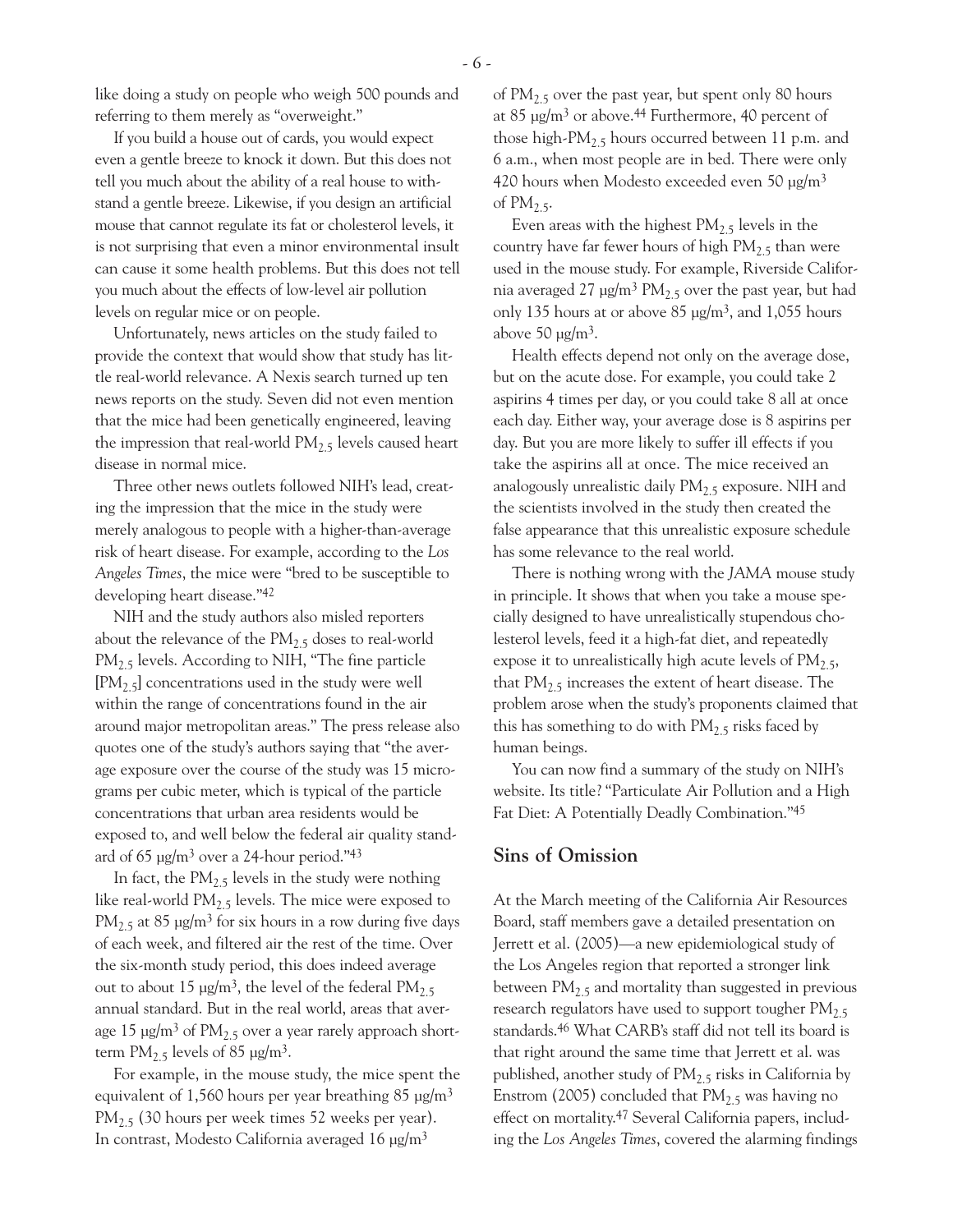of Jerrett et al. But none covered the benign results reported by Enstrom.

This is a typical pattern. Studies that report harm from air pollution receive a great deal of attention from regulators, environmentalists, and journalists. Studies finding no harm from air pollution are ignored. As a result, claims of harm from air pollution appear more consistent and robust than suggested by the actual

weight of the evidence.

The American Lung Association's website includes an area called Medical Journal Watch, which summarizes hundreds of air pollution health studies.48 But the site omits studies that do not report any harm from air pollution. For example, the site does not include any studies by Fred Lipfert, Suresh Moolgavkar, Richard Smith, Gary Koop, William Keatinge, or James Enstrom—all of whom have provided evidence against a connection between low-level air pollution and risk of death.49

The ALA also excludes specific studies and portions of studies that fail to find any harm from air pollution. For example, Medical Journal Watch does not mention Gong et al. (2003) and Holgate et al. (2003), which found little or no adverse health effects in human volunteers who breathed high levels of  $PM_{2.5}$  and diesel soot, respectively.<sup>50</sup> The ALA does summarize the CHS findings on children's lung capacity discussed earlier, but does not mention that the study found that even the highest ozone levels in the country had no effect on lung growth.

Three studies have used CHS data to assess whether ozone is associated with increases in school absences. One study

reported an increase.<sup>51</sup> Two reported no effect.<sup>52</sup> The ALA mentions only the first study on Medical Journal Watch. CARB likewise cites only the first study in its review of California's ozone standard.53

Coal-fired power plants have been one of environmentalists' premier targets during the last several years. In reports such as *Danger in the Air; Death, Disease and Dirty Power; Power to Kill; Children at Risk*; and many more, environmental groups claim that particulate pollution from power plants is killing thousands of Americans

Environmental groups want to increase support for ever more stringent regulations, maintain and enhance their control over other people's lives, and bring in the donations that support their activism. Regulators want to show the success of their efforts to reduce air pollution, but they also want to justify the need to preserve or expand their powers and budgets.

each year.54 The Bush administration, a constant target of environmental groups for supposedly "gutting" power plant pollution requirements, last year adopted the Clean Air Interstate Rule (CAIR).55 CAIR requires that power plants reduce their sulfur dioxide emissions by more than 70 percent below current levels.56 Some sulfur dioxide is converted to ammonium sulfate in the atmosphere, and this is the main form of  $PM_{2.5}$  from

> power plants. EPA claims these  $PM_{2.5}$ reductions will prevent 17,000 premature deaths each year.57

There is just one problem: ammonium sulfate is not toxic, even at levels many times those ever found in ambient air.58 In fact, ammonium sulfate is used as an inert control—that is, a compound not expected to have any health effects—in studies of the health effects of acidic aerosols.59 If ammonium sulfate is not toxic, then the campaign against  $PM<sub>2.5</sub>$  from power plants is based on a false premise.

Last year CARB adopted a tougher ozone standard for California.60 To justify the tougher standard, CARB prepared a detailed report summarizing ozone health effects research. The report analyzes hundreds of health studies in nearly 1,000 pages, but fails to mention a study reporting that *higher* ozone was associated with a *lower* rate of hospital visits in California's Central Valley.61 CARB was certainly aware of the existence of this study, because CARB funded and published it. EPA also failed to mention the study in its latest review of the federal ozone standard.<sup>62</sup>

EPA based its annual  $PM<sub>2.5</sub>$  standard mainly on the American Cancer Society (ACS) study, which followed more than 500,000 Americans in fifty cities from 1982

to 1989 and looked for correlations between  $PM<sub>2.5</sub>$  levels and risk of death.63 The most recent ACS report covered the period from 1982 to 1998 and reported that each 10  $\mu$ g/m<sup>3</sup> increase in long-term PM<sub>2.5</sub> levels is associated with a 4 percent increase in risk of death.64

The validity of epidemiological studies, such as the ACS study, depends on the assumption that correlations between air pollution and health outcomes represent genuine causal relationships. The implicit assumption is that after researchers have controlled for non-pollution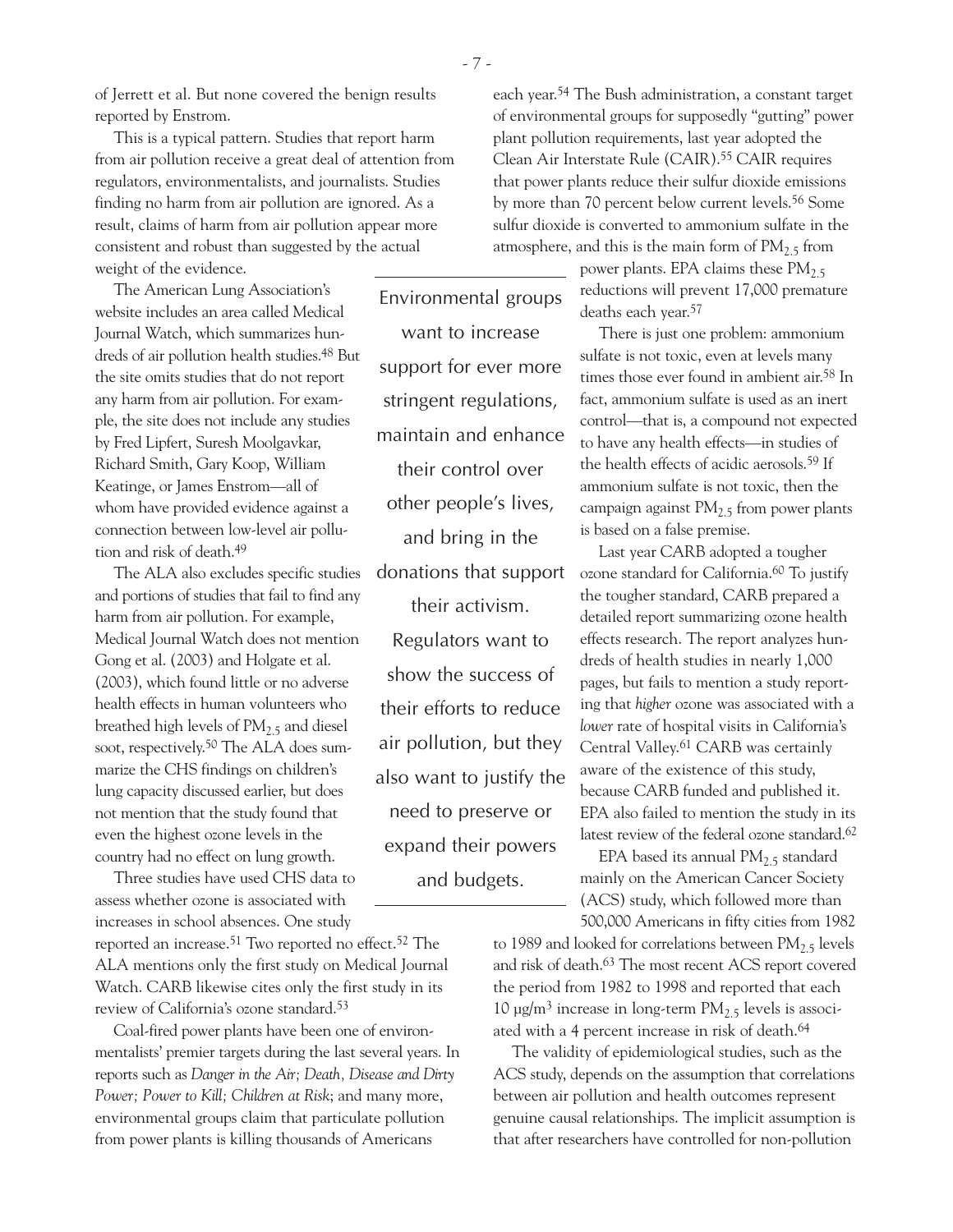health factors like income or smoking, any residual correlation between air pollution and health represents a genuine causal linkage. Experience has shown that this assumption is false.

For example, a reanalysis of the ACS data showed that the apparent  $PM<sub>2.5</sub>$ -mortality link was spurious. According to sensitivity analyses of the ACS data,  $PM<sub>2.5</sub>$  apparently kills men, but not women; those with no more than a high school degree, but not those with at least some college; and those who said they were moderately active, but not the very active or the sedentary.65 Results like these are biologically implausible and suggest a failure to adequately control for confounding by non-pollution factors.

When migration rates into and out of various cities over time were added to the statistical model relating  $PM_{2.5}$  and risk of death, the apparent effect of  $PM_{2.5}$ disappeared.66 Cities that lost population during the 1980s—Midwest "rust belt" cities—also had higher  $PM<sub>2.5</sub>$  levels. People left these cities, which were in economic decline, in search of work in more economically dynamic parts of the country. But people who work and have the wherewithal to migrate also tend to be healthier than the average person. Hence, what appeared to be an effect of  $PM_2$ , was actually the result of differential migration. Migration was just one of several confounding factors that diminished or erased the apparent harm from  $PM_{2.5}$ , but that were not accounted for by the ACS researchers.

This problem of spurious air pollution risk estimates is not limited to the ACS study, but is endemic to air pollution epidemiology and to epidemiology in general.67 Nevertheless, scientists, regulators, and environmentalists have ignored these weaknesses and continue to make believe these spurious statistical correlations are telling us something real about the effects of lowlevel air pollution.

### **The Politics of Air Pollution Health Science**

Most public information on air pollution and health comes from environmental activists, regulators, and health researchers. As these case studies show, their claims of harm from current, historically low air pollution levels are at best exaggerations and at worst fabrications. The result is unwarranted public fear, and continued support for ever more costly regulatory requirements that deliver little or no benefit in exchange for their high costs.

Regulators, environmentalists, and scientists enjoy substantial credibility with the public and the press. But like other interest groups, their goals often do not coincide with the interests of the vast majority of Americans. Environmental groups want to increase support for ever more stringent regulations, maintain and enhance their control over other people's lives, and bring in the donations that support their activism. Regulators want to show the success of their efforts to reduce air pollution, but they also want to justify the need to preserve or expand their powers and budgets. Maintaining a climate of crisis and pessimism meets these institutional goals, but at the expense of encouraging people to exaggerate the risks they face.

While it is not surprising that activists and regulators exaggerate air pollution risks, they would not be taken as seriously without scientific authority to back them up. The credibility of science and scientists flows from the power of scientific methods to uncover truths about the world, and from the perceived objectivity of scientists themselves. As the case studies above show, trust in scientific authority is often misplaced.

Scientific and medical research does have checks and balances that are absent from more explicitly political endeavors. Environmental health research nevertheless suffers from its own set of pressures that militate against evenhanded inquiry and dispassionate analysis and presentation of evidence. Studies that report harm from air pollution are more likely to be published than studies that do not. Regulatory agencies, whose power and budgets depend on the perception that air pollution is a serious health problem, are also major funders of the research intended to demonstrate the severity of the problem. Scientists who believe air pollution is a serious health threat and who report larger health effects are more likely to attract research funding. It is not a big leap to conclude that there is a great deal of selection bias in who does environmental health research, what questions they ask, and how they report their results.

Journalists should be acting as a check on air pollution misinformation, but they are not. Media outlets face their own pressures to sensationalize stories. Good news does not sell newspapers or attract viewers. As a result, journalists and editors are more likely to cover studies claiming harm from air pollution, and to pass along these claims with little or no critical review.

True, few journalists have the expertise to evaluate the technical merits of specific studies. But continuing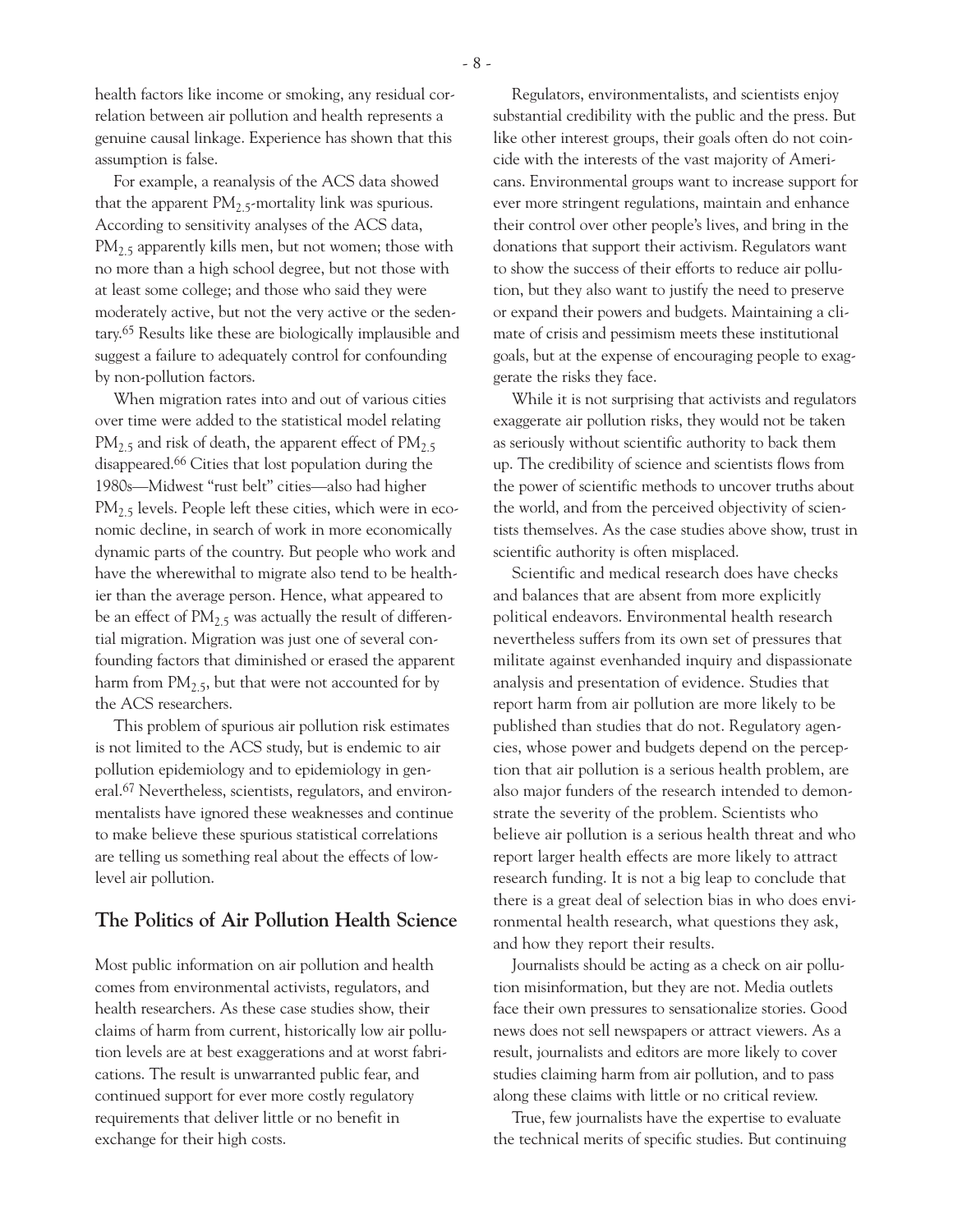to rely on scientific authority will only perpetuate the problem of risk exaggeration. Among the major providers of public information on environmental risks, investigative reporters are in the best position to assess how the political economy of environmental health research affects the production and portrayal of scientific evidence. It would be a breath of fresh air if journalists and editors took up this challenge.

*AEI editor Scott R. Palmer worked with Mr. Schwartz to edit and produce this* Environmental Policy Outlook.

# **Notes**

1. *The Environmental Deficit: Survey on American Attitudes on the Environment* (New Haven, CT: Yale Center for Environmental Law and Policy, May 2004), available at www.yale.edu/ forestry/downloads/yale\_poll\_globalwarming.pdf. For similar results in state surveys, see *Recent Texas Statewide Survey Findings Prepared for Public Citizen and the Seed Coalition* (Alexandria, VA: American Viewpoint, 2002); New York Conservation Education Fund, *Key Findings of a Statewide Survey of New York State Residents on Environmental Issues* (New York: New York League of Conservation Voters, 2001); *Sprawl: New Jerseyans Dislike the Problems, and the Solutions* (New Brunswick, NJ: Newark *Star-Ledger/*Eagleton-Rutgers, September 29, 2002), available at http://slerp.rutgers.edu/retrieve.php?id=138-6; and M. Baldassare, *PPIC Statewide Survey: Special Survey on Californians and the Environment* (San Francisco: Public Policy Institute of California, July 2004).

2. *Water Pollution Tops Americans' Environmental Concerns* (Washington, D.C.: Gallup Poll, April 21, 2006), available at http://poll.gallup.com/content/Default.aspx?ci=22492& VERSION=p.

3. *Death, Disease and Dirty Power: Mortality and Health Damage Due to Air Pollution from Power Plants* (Boston: Clean Air Task Force, October 2000), available at www. cleartheair.org/fact/mortality/mortalitylowres.pdf; *Our Children at Risk* (Washington, D.C.: Natural Resources Defense Council, November 1997), available at www.nrdc.org/ health/kids/ocar/ocarinx.asp; *Children at Risk: How Air Pollution from Power Plants Threatens the Health of America's Children* (Boston: Physicians for Social Responsibility, May 2002), available at www.cleartheair.org/fact/children/children\_at\_ risk.pdf; *Danger in the Air* (Washington, D.C.: Public Interest Research Group [PIRG], August 2003); *Plagued by Pollution* (Washington, D.C.: PIRG, January 2006), available at http://cleanairnow.org/pdfs/plaugedbypollution.pdf; and *Highway Health Hazards* (Washington, D.C.: Sierra Club,

July 2004), available at www.sierraclub.org/sprawl/report04\_ highwayhealth/report.pdf.

4. Johns Hopkins School of Public Health News Center, "Traffic Exhaust Poisons Home Air," news release, August 31, 1999, available at www.jhsph.edu/PublicHealthNews/Press\_ Releases/PR\_1999/traffic\_exhaust.html; A. Di Rado, "USC Study Shows Air Pollution May Trigger Asthma in Young Athletes," news release, February 1, 2002, available at www.usc. edu/hsc/info/pr/1vol8/803/air.html; A. Di Rado, "Smog May Cause Lifelong Lung Deficits," University of Southern California, September 8, 2004, available at www.usc.edu/uscnews/ stories/10495.html; and National Institutes of Health (NIH), "Link Strengthened between Lung Cancer, Heart Deaths and Tiny Particles of Soot," March 5, 2002, available at www.niehs. nih.gov/oc/news/lchlink.htm.

5. T. Avril, "Air Pollution's Threat Proving Worse than Believed," *Philadelphia Inquirer*, November 17, 2004; M. Cone, "State's Air Is among Nation's Most Toxic," *Los Angeles Times*, March 22, 2006, available at www.latimes.com/news/ printedition/la-me-cancer22mar22,1,7087336.story; M. Cone, "Study Finds Smog Raises Death Rate," *Los Angeles Times*, November 17, 2004; T. Freemantle, "Asthma Risk for Children Soars with High Ozone Levels—Study," *Houston Chronicle*, February 1, 2002; and T. Webber, "Don't Breathe Deeply," *Indianapolis Star*, June 23, 2005.

6. California Air Resources Board, "Study Links Air Pollution and Asthma," news release, January 31, 2002, available at www.arb.ca.gov/newsrel/nr013102.htm.

7. The risk of developing asthma was 30 percent lower based on one-hour ozone levels and was statistically significant. Asthma risk was 20 percent lower based on eight-hour ozone levels and was just a hair short of statistical significance. (The top of the 95 percent confidence interval for relative risk was 1.0. Anything less than that would have been statistically significant.)

8. The journal article is R. McConnell, K. T. Berhane, F. Gilliland et al., "Asthma in Exercising Children Exposed to Ozone: A Cohort Study," *Lancet* 359 (2002): 386–91.

9. Once again the risk was 20 percent lower and was just barely short of statistical significance.

10. Pollution monitoring data from the Children's Health Study were provided by CARB's staff.

11. California Air Resources Board, "Study Links Air Pollution and Asthma," news release, January 31, 2002, available at www.arb.ca.gov/newsrel/nr013102.htm.

12. Dr. Norman Edelman, quoted in S. Borenstein, "Air Pollution Is a Cause of Asthma, Study Contends," *Philadelphia Inquirer*, February 1, 2002.

13. T. Freemantle, "Asthma Risk for Children Soars with High Ozone Levels—Study."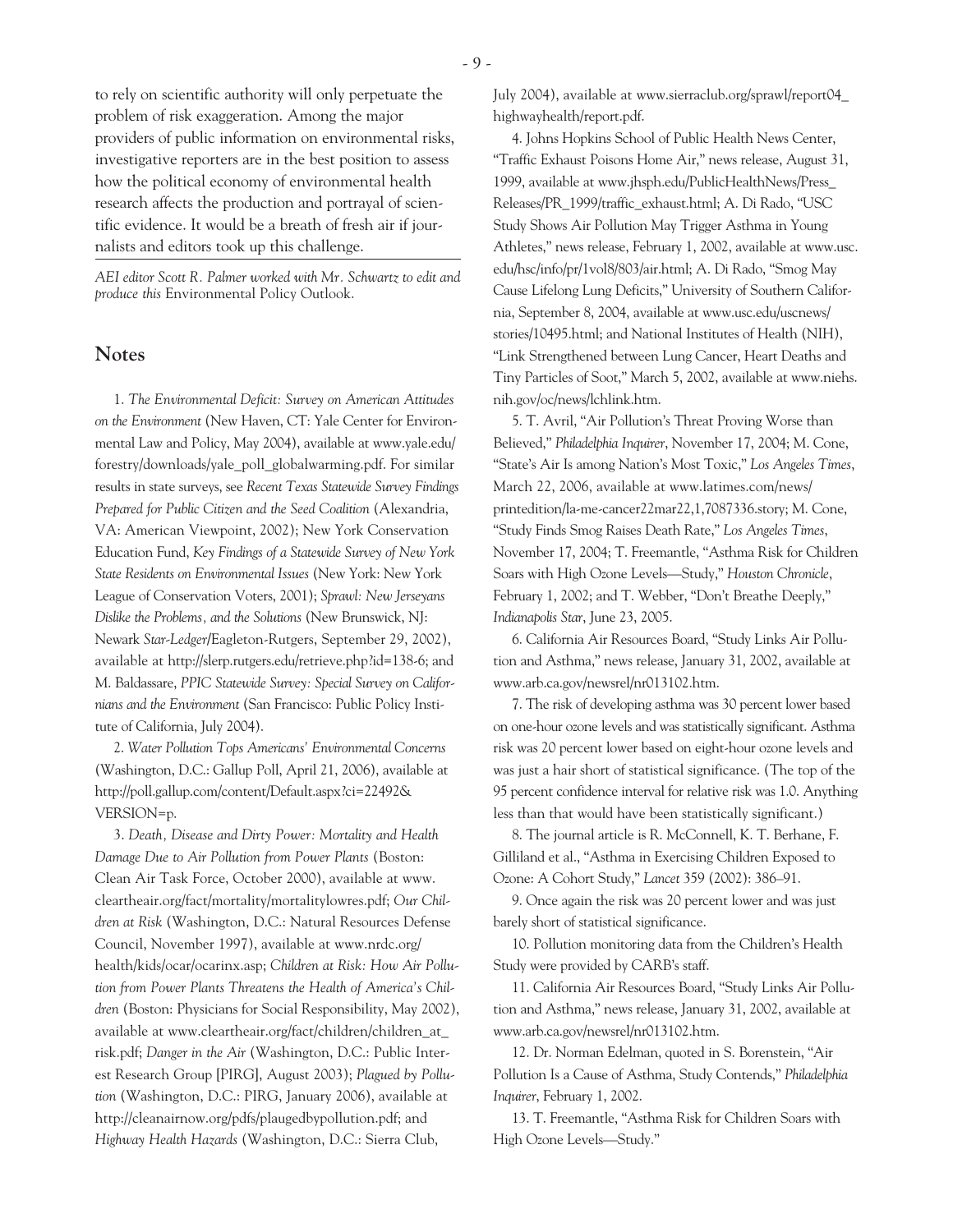14. In fact, even the worst areas of Sacramento never average more than a few days per year exceeding the one-hour ozone standard and 20 or so days per year exceeding the eight-hour standard—ozone levels typical of the "mediumozone" CHS communities, in which there was no relationship between air pollution and asthma risk. Dr. Jesse Joad, quoted in C. Bowman, "Asthma's Toll: A New Study Links Children's Sports Activities in Smoggy Areas to the Illness," *Sacramento Bee*, February 1, 2002.

15. G. D. Thurston and D. V. Bates, "Air Pollution as an Underappreciated Cause of Asthma Symptoms," *Journal of the American Medical Association* 290 (2003): 1915–17.

16. "Smog and Asthma: The Link—and Threat—Are Real," *Sacramento Bee*, May 6, 2003.

17. W. J. Gauderman, E. Avol, F. Gilliland et al., "The Effect of Air Pollution on Lung Development from 10 to 18 Years of Age," *New England Journal of Medicine* 351 (2004): 1057–67.

18. The CHS study set up special-purpose monitors to measure pollution levels in the communities where the study was performed. CARB staff provided data from these monitors.

19. *Impacts of Ozone on Our Health* (Charlotte, NC: Carolinas Clean Air Coalition, undated), available at http://003af56. netsolhost.com/air\_basics\_ozone\_impact.htm.

20. Based on research by CARB staff, these values have been adjusted upward by 13.6 percent to make them comparable with  $PM<sub>2.5</sub>$  levels determined by the Federal Reference Method, which has been used nationwide since 1999 for determining compliance with federal  $PM_{2.5}$  standards. See N. Motallebi, J. Taylor, A. Clinton, B. E. Croes et al., "Particulate Matter in California: Part 1—Intercomparison of Several PM2.5, PM10-2.5, and PM10 Monitoring Networks," *Journal of the Air & Waste Management Association* 53 (2003): 1509–16.

21. Based on IPN data for Riverside collected in the early 1980s, and  $PM<sub>2.5</sub>$  data collected by CARB in 1988 and 1989 and retrieved from CARB's 2006 Air Pollution Data CD, www.arb.ca.gov/aqd/aqdcd/aqdcd.htm. Once again, I have corrected these values for the change in measurement methods.

22. Di Rado, "Smog May Cause Lifelong Lung Deficits."

23. Dr. Kenneth Olden, quoted in NIH, "New Research Shows Air Pollution Can Reduce Children's Lung Function," news release, September 9, 2004, www.nih.gov/news/pr/ sep2004/niehs-08a.htm.

24. Here's how: First, note from table 3 of the *NEJM* article that  $PM_{2.5}$  was associated with a 79.7 milliliter (ml) reduction in  $FEV<sub>1</sub>$  between the least and most polluted community. Then from table 2, note that at eighteen years of age average  $FEV<sub>1</sub>$ was 3,332 ml for girls and 4,464 ml for boys. Given that there

were 876 girls and 883 boys in the study (p. 1,059, column 1), the weighted average  $FEV<sub>1</sub>$  for the study population was 3,900 ml. The percentage decline is then  $79.7/3,900 = 0.02$  or 2 percent. A similar calculation can be done to show that the average decline in FVC was 1.3 percent. Gauderman, Avol, Gilliland et al., "The Effect of Air Pollution on Lung Development from 10 to 18 Years of Age."

25. The researchers used a regression model to create this "predicted" value.

26. This is assuming the "predicted" lung capacity values are valid. The *NEJM* paper provides few details on the model or the underlying distribution of lung-function test scores by community. Thus, another problem with this outcome measure is that it depends on something that was not actually measured!

27. NIH, "New Research Shows Air Pollution Can Reduce Children's Lung Function."

28. American Lung Association, *State of the Air 2005* (Washington, D.C.: May 2005), 60.

29. N. Bryant, "What Air Quality Problem?" *Charlotte Observer*, September 1, 2005, available at www.charlotte.com/ mld/charlotte/news/opinion/12530112.htm?BMIDS=13194.

30. A. Fell, "Primate Research Shows Link between Ozone Pollution, Asthma," U.C.-Davis news release, October 13, 2000, available at www.dateline.ucdavis.edu/101300/DL\_asthma.html.

31. *Recent Scientific Findings on Health Effects of Air Pollution and Diesel Exhaust* (Oakland, CA: American Lung Association of California, 2003), available at www.californialung.org/ spotlight/cleanair03\_research.html.

32. Melanie Turner, "Kids Focus of Air Quality Study Researcher Looking for Link Between Ozone, Asthma in Youth," *Modesto Bee*, May 11, 2001.

33. Edie Lau, "Study Suggests Asthma Culprit; Young Lungs Exposed to Ozone Seem More Prone to Problems with Development," *Sacramento Bee*, April 15, 2001.

34. I. M. Goklany, *Clearing the Air: The Real Story of the War on Air Pollution* (Washington, D.C.: Cato Institute, 1999).

35. L. C. Green and S. R. Armstrong, "Particulate Matter in Ambient Air and Mortality: Toxicologic Perspectives," *Regulatory Toxicology and Pharmacology* 38 (2003): 326–35.

36. Q. Sun, A. Wang, X. Jin et al., "Long-Term Air Pollution Exposure and Acceleration of Atherosclerosis and Vascular Inflammation in an Animal Model," *Journal of the American Medical Association* 294 (2005): 3003–10.

37. NIH, "Air Pollution, High-Fat Diet Cause Atherosclerosis in Laboratory Mice," news release, December 22, 2005, available at www.nih.gov/news/pr/dec2005/niehs-22.htm.

38. Newspapers carrying articles on the study included the *Los Angeles Times*, *Houston Chronicle*, *Philadelphia Inquirer*, and several others.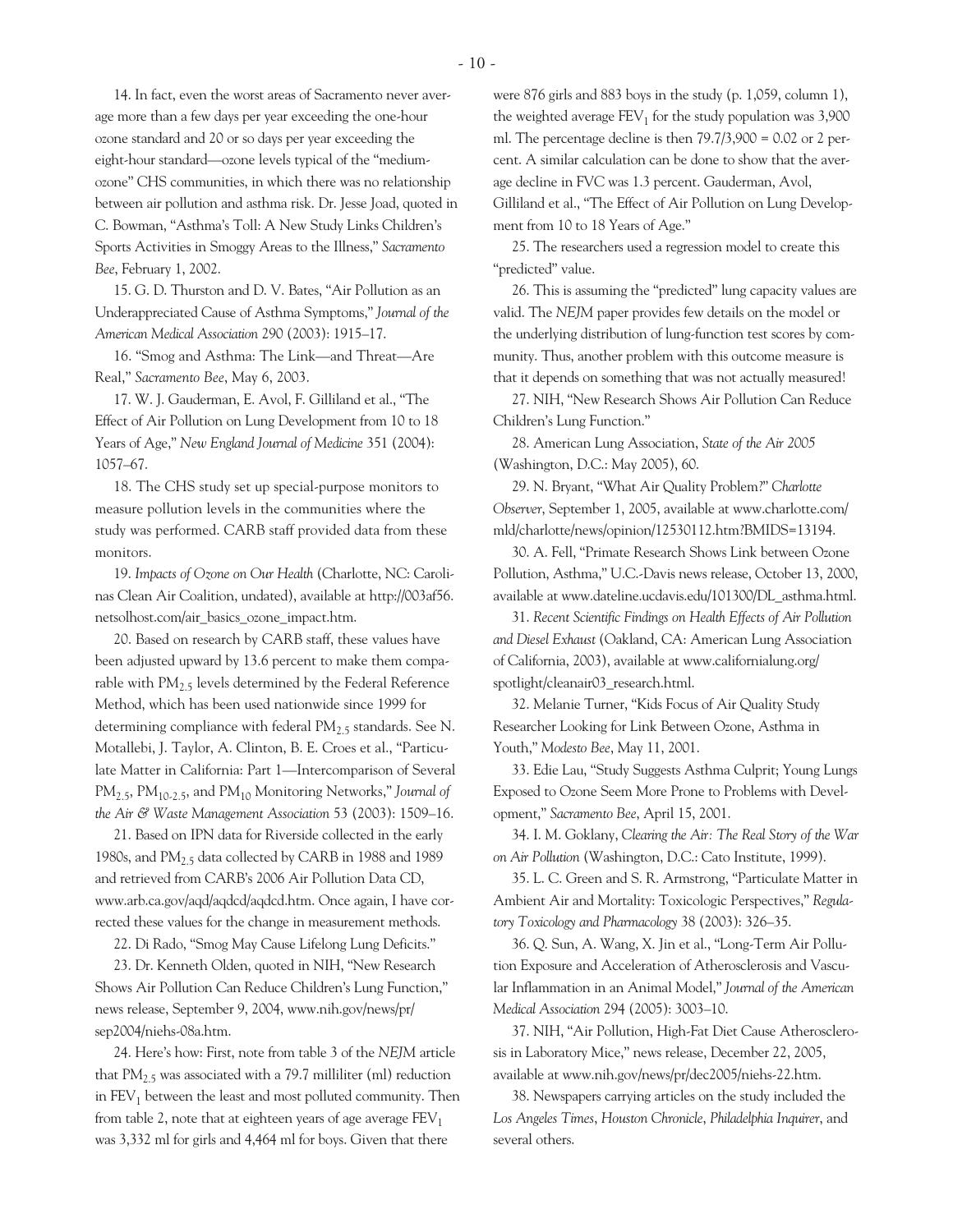39. A. S. Plump, J. D. Smith, T. Hayek et al., "Severe Hypercholesterolemia and Atherosclerosis in Apolipoprotein E-Deficient Mice Created by Homologous Recombination in Es Cells," *Cell* 71 (1992): 343–53; and S. H. Zhang, R. L. Reddick, J. A. Piedrahita et al., "Spontaneous Hypercholesterolemia and Arterial Lesions in Mice Lacking Apolipoprotein E," *Science* 258 (1992): 468–71.

40. See table 70 in National Center for Health Statistics, *Health, United States, 2005* (Hyattsville, MD: U.S. Department of Health and Human Services, 2005), available at www.cdc.gov/nchs/data/hus/hus05.pdf#070.

41. Based on National Health and Nutrition Examination Survey (NHANES) data on 4,090 adult men collected from 1999–2002. Data were downloaded from www.cdc.gov/nchs/ nhanes.htm.

42. M. Bustillo and M. Cone, "EPA Issues New Plan to Limit Soot; Critics Say the Revised Standard Is Too Weak to Properly Protect the Public from Health Dangers Caused by Breathing Particulates," *Los Angeles Times*, December 21, 2005.

43. NIH, "Air Pollution, High-Fat Diet Cause Atherosclerosis in Laboratory Mice."

44. Hourly  $PM<sub>2.5</sub>$  data were downloaded from CARB at www.arb.ca.gov/aqmis2/paqdselect.php.

45. M. Lippmann, L. C. Chen, and S. Rajagopalan, "Particulate Air Pollution and a High Fat Diet: A Potentially Deadly Combination," NIH, available at www.niehs.nih. gov/dert/profiles/hilites/2005/pm-diet.htm.

46. *Stronger Relationship between Particulate Matter (PM) and Premature Death* (Sacramento: California Air Resources Board, March 23, 2006), available at ftp://ftp.arb.ca.gov/carbis/board/ books/2006/032306/06-3-1pres.pdf. This presentation was based on the results of M. Jerrett, R. T. Burnett, R. Ma et al., "Spatial Analysis of Air Pollution and Mortality in Los Angeles," *Epidemiology* 16 (2005): 727–36.

47. J. E. Enstrom, "Fine Particulate Air Pollution and Total Mortality among Elderly Californians, 1973–2002," *Inhalation Toxicology* 17 (2005): 803–16.

48. American Lung Association, "Clean Air Standards," Medical Journal Watch, available at www.cleanairstandards. org/listing/journalWatch.

49. Based on a search of the Medical Journal Watch website on April 6, 2006.

50. H. Gong Jr., W. S. Linn, C. Sioutas et al., "Controlled Exposures of Healthy and Asthmatic Volunteers to Concentrated Ambient Fine Particles in Los Angeles," *Inhalation Toxicology* 15 (2003): 305–25; S. T. Holgate, T. Sandstrom, A. J. Frew et al., "Health Effects of Acute Exposure to Air Pollution. Part I: Healthy and Asthmatic Subjects Exposed to Diesel

Exhaust," *Research Report/Health Effects Institute* (2003): 1–30, discussions 51–67.

51. F. D. Gilliland, K. Berhane, E. B. Rappaport et al., "The Effects of Ambient Air Pollution on School Absenteeism Due to Respiratory Illnesses," *Epidemiology* 12 (2001): 43–54.

52. K. Berhane and D. C. Thomas, "A Two-Stage Model for Multiple Time Series Data of Counts," *Biostatistics* 3 (2002): 21–32; and V. Rondeau, K. Berhane, and D. C. Thomas, "A Three-Level Model for Binary Time-Series Data: The Effects of Air Pollution on School Absences in the Southern California Children's Health Study," *Statistics in Medicine* 24 (2005): 1103–15.

53. *Review of the California Ambient Air Quality Standard for Ozone* (Sacramento: California Air Resources Board, March 2005), available at www.arb.ca.gov/research/aaqs/ozone-rs/ ozone-final/ozone-final.htm; J. Schwartz, "Rethinking the California Air Resources Board's Ozone Standards" (working paper, AEI, Washington, D.C., September 2005), www.aei.org/ publication23145.

54. *Death, Disease and Dirty Power*, Clean Air Task Force; *Power to Kill: Death and Disease from Power Plants Charged with Violating the Clean Air Act* (Boston: Clean Air Task Force, July 2001); *Children at Risk: How Air Pollution from Power Plants Threatens the Health of America's Children*, Physicians for Social Responsibility; *Danger in the Air*, PIRG.

55. Environmental Protection Agency (EPA), "Clean Air Interstate Rule," available at www.epa.gov/cair/.

56. "Clean Air Interstate Rule: Charts and Table," EPA, available at www.epa.gov/cair/charts.html.

57. *Clean Air Interstate Rule (CAIR): Reducing Power Plant Emissions for Cleaner Air, Healthier People, and a Strong America* (Washington, D.C.: EPA, March 2005), available at www.epa. gov/cair/charts\_files/cair\_final\_presentation.pdf.

58. L. C. Green and S. R. Armstrong, "Particulate Matter in Ambient Air and Mortality: Toxicologic Perspectives"; M. A. Sackner, D. Ford, and R. Fernandez, "Effect of Sulfate Aerosols on Cardiopulmonary Function of Normal Humans," *American Review of Respiratory Disease* 115 (1977): 240; and M. J. Utell, P. E. Morrow, D. M. Speers et al., "Airway Responses to Sulfate and Sulfuric Acid Aerosols in Asthmatics. An Exposure-Response Relationship," *American Review of Respiratory Disease* 128 (1983): 444–50.

59. J. Q. Koenig, K. Dumler, V. Rebolledo et al., "Respiratory Effects of Inhaled Sulfuric Acid on Senior Asthmatics and Nonasthmatics," *Archives of Environmental Health* 48 (1993): 171–75.

60. *Review of the California Ambient Air Quality Standard for Ozone*, CARB.